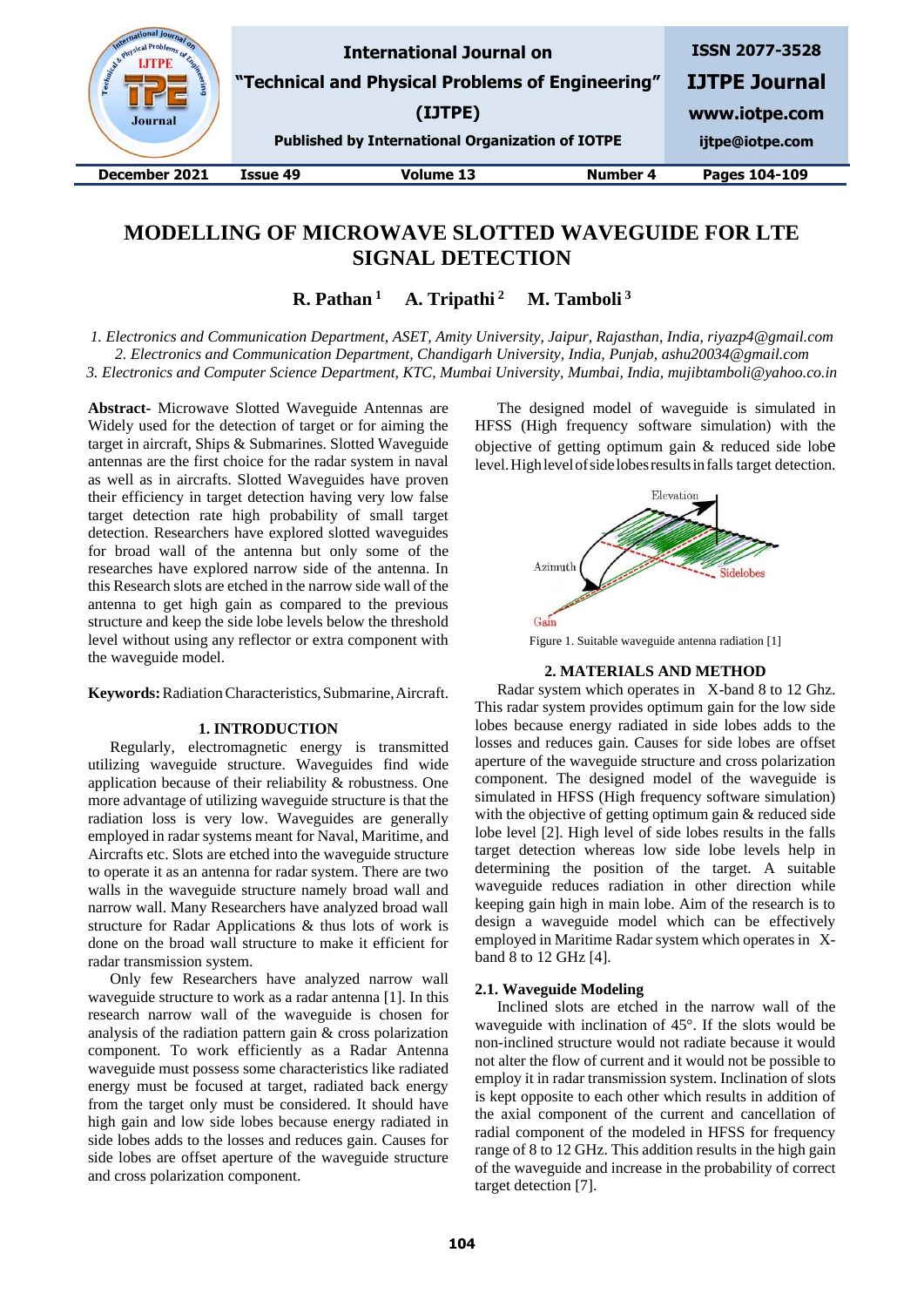| Parameters                 | Specification      |  |
|----------------------------|--------------------|--|
| <b>Operating Frequency</b> | 9 Ghz              |  |
| Length of Slots            | $16.67$ mm         |  |
| Width of slots             | $2.4 \text{ mm}$   |  |
| Slot spacing               | 24.35 mm           |  |
| Distance of last slot from | $12.18 \text{ mm}$ |  |
| Inclination of the slot    | 45°                |  |

Table 1. Designed structure parameters

#### **2.2. Design of Inclined Slot**

Length of each slot is calculated as 16.67 mm with the width of 2.4 mm and slot spacing are calculated as 24.35 mm. Distance of the last slot from load is 12.18 mm.



Figure 2. Inclined slot design [2]

Three models are simulated in HFSS for 2, 4 & 10 slots respectively. Gain & cross polarization component in each structure is observed. Radiation Pattern for the far field and near are analyzed waveguide structure is analyzed for the frequency band of 8 to 10 Ghz at the step size of 0.1 to get the resonant frequency. Return loss is observed for the frequency band of 8 to 10 Ghz to get the optimum frequency of radiation for waveguide structure. Modeled structure parameters are shown in the table measurements are calculated based on the waveguide.



Figure 3. Slot distance calculation [2]

Mohammed Amanta K.S. Lubis et al. (2017) found the radiation characteristics of the narrow wall slotted waveguide antenna he found that when two narrow wall slotted waveguide antennas are connected to each other each having 32 slots using a flange connector a new waveguide is formed. This waveguide is simulated using CST Simulation software and tested for the radiation pattern & radiation characteristics.

They designed three antennas with and without flange connectors and observed gain and side lobe levels of the antennas & found that the side lobe levels are affected due to presence of flange connectors using UBR 100 flange connector along with WR90 waveguide having 32 slots and adding two waveguides make total number of slots as 64. This structure is able to achieve the gain of 23 dB Wave guide Antenna which has not incorporated flange connector shows better results foe side lobe levels as compared to the waveguide antenna having flange connector along with the waveguide structure.

Three such structures are designed and simulated in CST Software first antenna is designed with 64 slots than second antenna is designed with same number of slots and connected via flange connector than third antenna is designed and connected using flange connector trimmed flange connector is used to get the smooth front face of the antenna. They found that by increasing the array of the slots better results are found in terms of gain but side lobe level increases by adding flange connectors which is not desirable increase of the side lobe levels causes error in target detection and increases the probability of false target detection.

#### **2.3. Inclined Slot Etching with Resonant Length**

S. Murugaveni and T. Kathik (2014) designed a Slotted broad wall waveguide along with reflector. They simulated the structure in HFSS simulation software and design requirements are compared and they were able to get the gain of 16 dB with the help of reflectors they used a WR 90. Waveguide structure along with the Reflector circuit and 16 slots were etched into the broad wall of the waveguide antenna along with the TE10 mode of propagation designed mathematical mode is presented the structure is designed for the X band and the designed model is simulated using ANSYS HFSS simulation software for 9.4 GHz to get the gain and radiation pattern. 3D radiation pattern is presented with the return loss of greater than 10 dB Without reflector the structure has shown the gain of 16 dB but by adding the Reflector to the Waveguide structure having 16 slots in the broad wall of the waveguide the performance of the waveguide structure is enhanced to 22.5 dB. The horizontal mode of polarization is used and the guided wavelength for the structure is found to be 9.4 GHz [2]

Rashid Ahmed Bhatti et al. (2017) designed a planar waveguide structure for 9.37 GHz with many branch feed waveguide along with the main waveguide they used Taylor aperture to calculate Element weight for the side lobe levels of 25 dB in E Plane & H plane they used commercial CST Simulation software to simulate the structure and get the optimum results for the designed structure the surface current of the plane containing the planar array was shown feed point is kept at the center and as the distance from the center increases surface current decreases. Measured and simulated patterns are compared and the gain 0f 25.6 dB is found.

### **3. SIMULATION RESULTS**

HFSS Simulation Results for the designed model with two slots significant gain of 18 db with side lobe level of 15 db. Side lobe level seems to be high which should be reduced and to achieve that array is increased by increasing number of slots.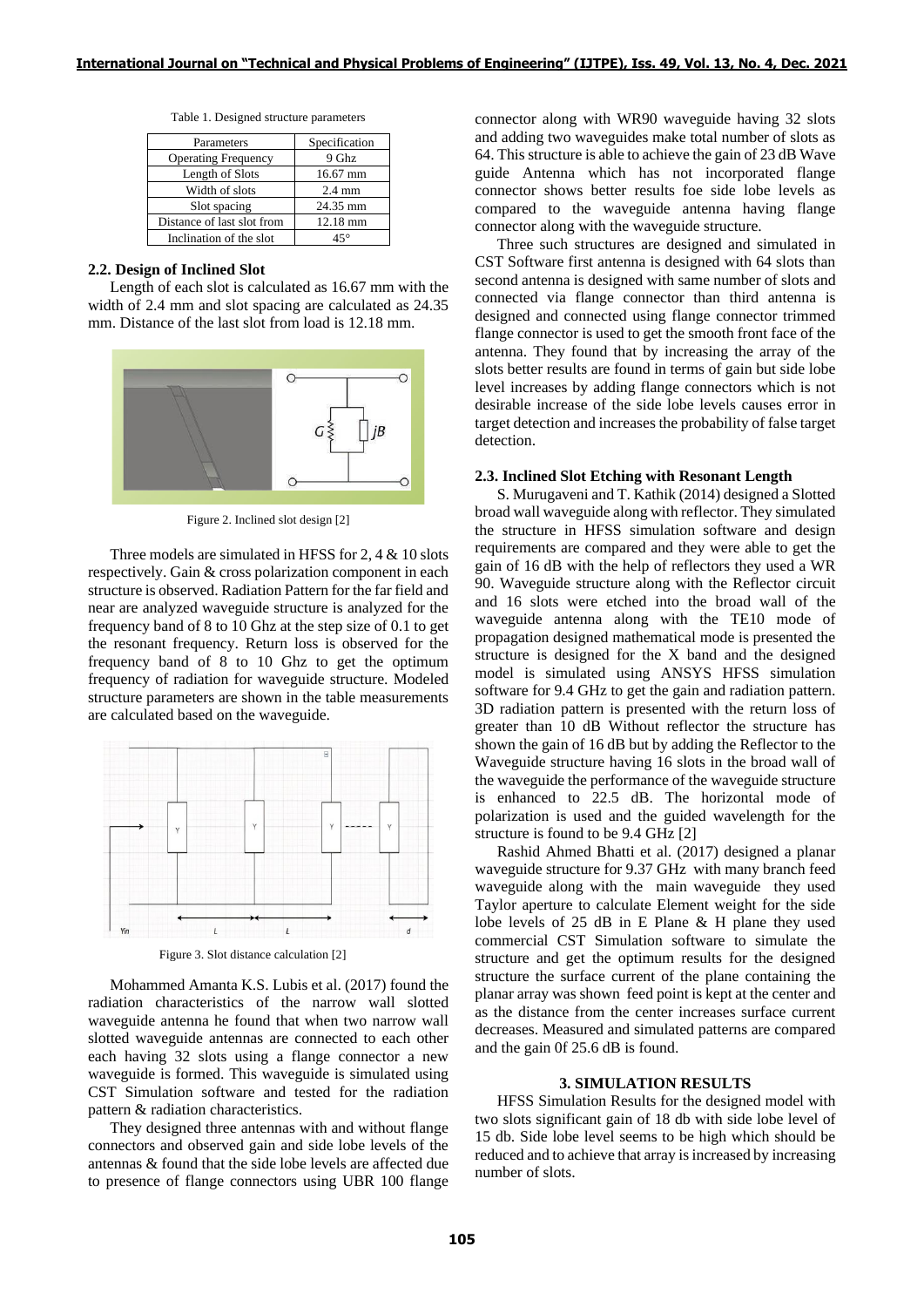The distance of the last slot is kept 12.18 mm from the end of the waveguide so that the structure resonates Precarious section is underneath the important side fold level the chance of the amazingly planned layer in differential-condition based strategies knows about structure. With increase in the number of slots gain of the antenna will increase but it will also increase the crosspolarization component of the waveguide which causes side lobe levels to be very high and good amount of radiated energy is directed towards the side lobe level.



Figure 4. Modelled structure with 2 slots [HFSS Simulation Results]

HFSS for the designed model with four slots provides significant gain of 23 db with side lobe level of 18 db. Mohd Amanta, et al. (2017) Analyzed narrow wall slotted waveguide they combined two waveguide with the help of flange connector each having 32 slots and made a new waveguide of 64 slots to get the optimum gain and reduced side lobe level. The inclined slots must penetrate into the adjacent broad walls in order to radiate. These extended slot structures are kept semicircular to achieve high gain and reduce cross polarization component.

WR 90 waveguide is modeled in the simulation with 10 slots each slot is having opposite inclination to the next slot HFSS Results for the designed Waveguide with 10 slots shows the gain of 26 db. Gain achieved in the modeled design is better as compared to the previous findings by the researcher beside using some new component like flange connector or reflector. ANSYS HFSS simulation software for 9.4 Ghz to get the gain and radiation pattern.

3D radiation pattern is presented with the return loss of greater than 10 dB Without reflector the structure has shown the gain of 16 dB but by adding the Reflector to the Waveguide structure having 16 slots in the broad wall of the waveguide the performance of the waveguide structure is enhanced to 22.5 dB. The horizontal mode of polarization is used and the guided wavelength for the structure is found to be 9.4 GHz.



Figure 5. Modelled structure with 2 slots [HFSS Simulation Results]

The inclined slots must penetrate into the adjacent broad walls in order to radiate. These extended slot structures are kept semicircular to achieve high gain and reduce cross polarization component. WR 90 waveguide is modelled in the simulation with 10 slots.

Rashid Ahmed Bhatti et al. (2017) designed a planar waveguide structure for 9.37 GHz with many branch feed waveguide along with the main waveguide they used Taylor aperture to calculate Element weight for the side lobe levels of 25 dB in E plane & H plane they used commercial CST Simulation software to simulate the structure and get the optimum results for the designed structure the surface current of the plane containing the planar array was shown feed point is kept at the center and as the distance from the center increases surface current decreases. Measured and simulated patterns are compared and the gain 0f 25.6 dB is found. Less Complex method is employed in this research as compared to the complexity employed by other researchers which provide robustness to the structure along with the high gain. High gain improves the target detection probability and reduces the probability of false target detection.

The inclined slots must penetrate into the adjacent broad walls in order to radiate. These extended slot structures is kept semicircular to achieve high gain and reduce cross polarization component. WR 90 waveguide is modelled in the simulation with 10 slots each slot is having opposite inclination to the next slot HFSS Results for the designed Waveguide with 10 slots shows the gain of 26 db. Gain achieved in the modelled design is better as compared to the previous findings by the researcher beside using some new component like flange connector or reflector. With increase in the array of slots gain is increased also semicircular cutting into the adjacent broad wall add to the gain of the antenna.

Higher gain is achieved as compared to latest finding by Mohd Amanta et al. found the radiation characteristics of the narrow wall slotted waveguide antenna he found that when two narrow wall slotted waveguide antennas are connected to each other each having 32 slots using a flange connector a new waveguide is formed.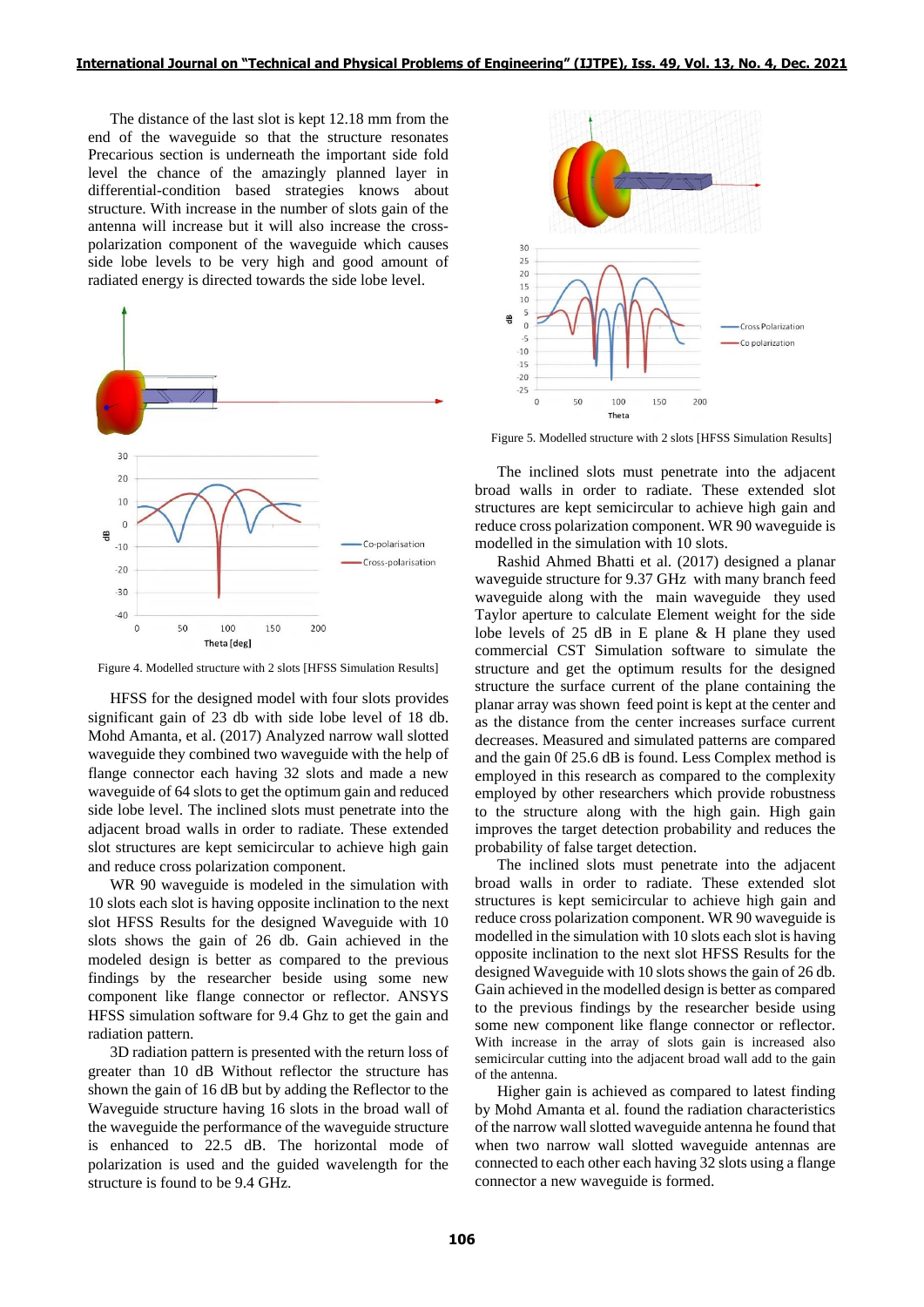

Figure 5. Modelled structure with 2 slots [HFSS Simulation Results]

This waveguide is simulated us pattern & radiation characteristics [9]. They designed three antennas with and without flange connectors and observed gain and side lobe levels of the antennas & found that the side lobe levels are affected due to presence of flange connectors using UBR 100 flange connector along with WR90 waveguide having 32 slots and adding two waveguides make total number of slots as 64. This structure is able to achieve the gain of 23 dB Wave guide Antenna which has not incorporated flange connector shows better results foe side lobe levels as compared to the waveguide antenna having flange connector along with the waveguide structure.

Three such structures are designed and simulated in CST Software first antenna is designed with 64 slots than second antenna is designed with same number of slots and connected via flange connector than third antenna is designed and connected using flange connector trimmed flange connector is used to get the smooth front face of the antenna. They found that by increasing the array of the slots better results are found in terms of gain but side lobe level increases by adding flange connectors which is not desirable increase of the side lobe levels causes error in target detection and increases the probability of false target detection.

They employed CST Simulation software and tested for the radiation found the gain of 23 db by combining two waveguides with each having 32 slots. Flange connector was used to combine two waveguides & to get the array of 64 slots [1].

S. Murugaveni, T. Karthick (2014) designed a Slotted broad wall waveguide along with reflector. They simulated the structure in HFSS simulation software and design requirements are compared and they were able to get the gain of 16 dB with the help of reflectors they used a WR 90. Waveguide structure along with the Reflector circuit and 16 slots were etched into the broad wall of the waveguide antenna along with the TE10 mode of propagation designed mathematical mode is presented the structure is designed for the X band and the designed model is simulated using ANSYS HFSS simulation software for 9.4 Ghz to get the gain and radiation pattern.

3D radiation pattern is presented with the return loss of greater than 10 dB Without reflector the structure has shown the gain of 16 dB but by adding the Reflector to the Waveguide structure having 16 slots in the broad wall of the waveguide the performance of the waveguide structure is enhanced to 22.5 dB. The horizontal mode of polarization is used and the guided wavelength for the structure is found to be 9.4 GHz They used the reflector along with the waveguide and achieved the gain of 22.5 db & gain without reflector was found to be 22.5 dB [3].

Advantage of this designed model is that no any extra component is employed while designing the waveguide like reflector used by S. Murugaveni & T. Karthik. While Mod Amanta et al. employed a flange connector to combine two waveguides each having 32 slots to get the array of 64 slots which increases the complexity of the structure. It reduces the robustness of the antenna which is the primary requirement of the radar applications in aircraft, submarines & naval radar. The designed model for the waveguide provides good results in terms of gain as compared to the gains achieved by Mohd Amanta which is 23 dB & S. Murugaveni & T. Karthik achieved the gain of 22.5 dB whereas in the designed model gain of 26 dB is achieved with the simple structure having only 10 slots.

Adding semicircular cutting into the adjacent sides of the waveguide increases the resonate length to 16.65 mm which helps in achieving the higher gain. But a disadvantage of adding extra length is that side lobes level increase to 20 dB which is acceptable but here it opens new path for the researcher to reduce the side lobe level to minimum value.

Waveguide can be analyzed for the rectangular cutting into the adjacent walls of extending to get resonant length.

| Parameters                     | Specification |
|--------------------------------|---------------|
| Gain achieved etching 2 Slots  | 18 dB         |
| Gain achieved etching 4 Slots  | 23 dB         |
| Gain achieved etching 10 Slots | 26 dB         |
| Resonant Length                | 16.65mm       |
| Return Loss                    | >10           |

Table 2. Simulation result parameters

Gain of 18 dB is achieved with only two slots & Resonant Length of 16.65 mm along with side lobe level of more than 15 dB. With increase in array number of slot increase to 4 and gain of 23 dB is achieved which is high gain with only 4 slots and side lobe levels are of 18 dB. By etching 10 slots in the narrow wall of the waveguide and allowing these inclined slots to extend to the neighboring sides in semicircular shape provides the high gain of 26 dB. Most important advantage of this structure is that optimum gain is achieved without adding any extra element or increasing the complexity of the structure. Thus, this research results in robust waveguide model with high gain and low complexity.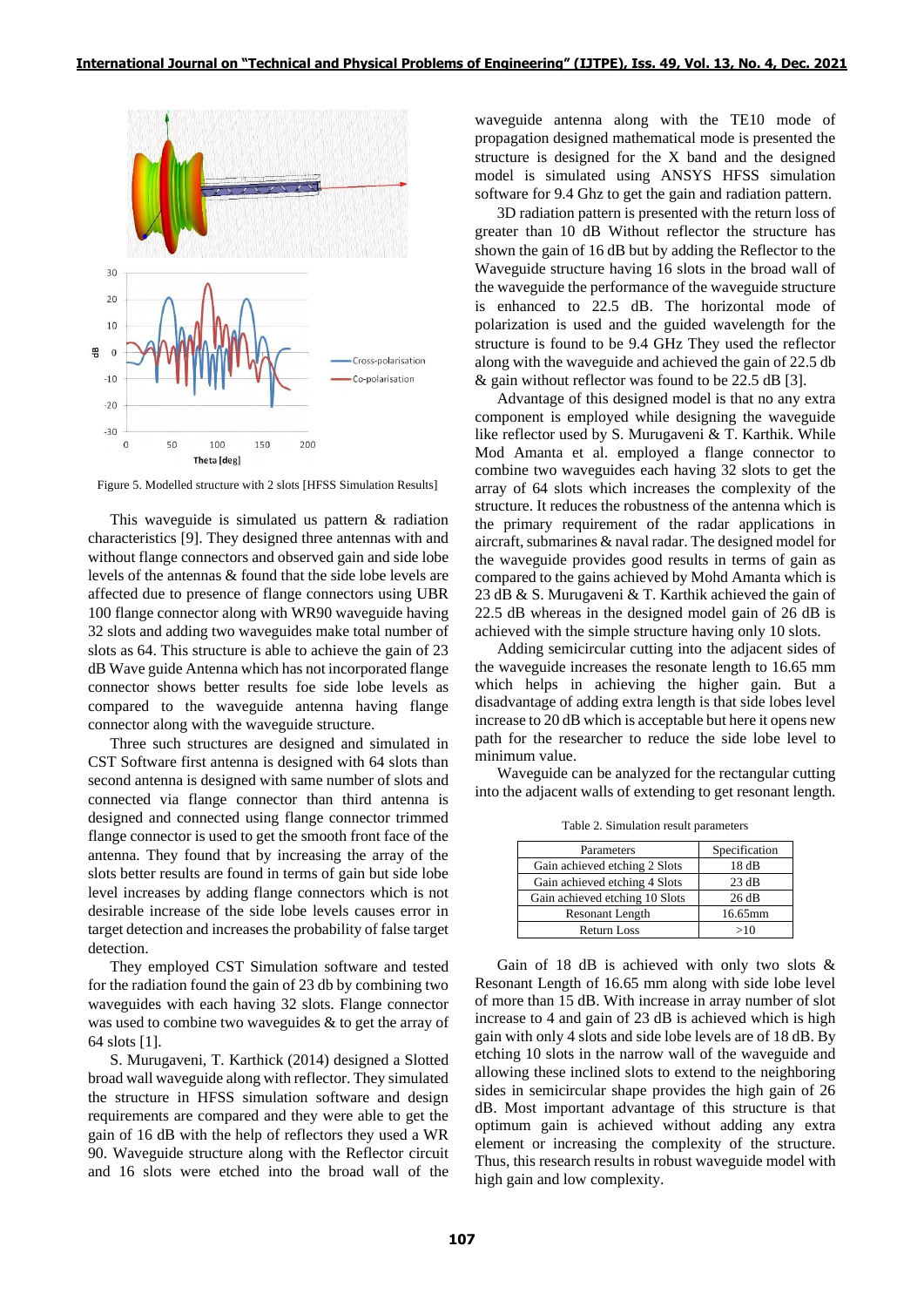### **4. CONCLUSIONS**

Designed structure provided high gain as compared to the previous finding by the researchers without employing any additional component like flange connector or reflector. Gain of 26 dB is achieved with 10 inclined slots in narrow wall of WR 90 waveguide with slot length extending to the neighboring broad walls with semicircular cutting. Robust structure of the waveguide is more prone to wear & tear of the antenna which makes it suitable to be used in aircraft, submarines and naval radars.

## **ACKNOWLEDGEMENTS**

We would like to acknowledge our Institutions for providing us the opportunity to carry out this research work and also for providing us facilities required for the Research. We would like to thank Kalsekar Technical Campus of Mumbai University, India. Chandigarh University, India, and Manipal University, India.

#### **REFERENCES**

[1] M.A. Lubis, D.P. Yusuf, C. Apriono, E.T. Rahardjo, "The Effect of Flange Connectors on the Radiation Performance of Narrow Wall Slotted Waveguide Antenna at X-Band Frequency", International Symposium on Antennas and Propagation (ISAP), Vol. 2017, pp. 1-2, Phuket, Thailand, 30 Oct. 2017.

[2] R.K. Enjiu, M.B. Perotoni, "Slotted waveguide antenna design using 3D EM simulation", Microwave Journal, Vol. I, 32-37, Darmstadt, Germany, July 2013.

[3] S. Murugaveni, T. Karthick, "Design of Slotted Waveguide Antenna for Radar Applications at X-Band", International Journal of Engineering Research & Technology (IJERT), Vol. 03, Issue 11, Chennai, India, November 2014.

[4] M. Salimi, Sh. Gheitarani Sehrigh, S. Rajebi, "Design and analysis of Microstrip Patch Antenna for Hyperthermia Application in Breast Cancer", International Journal on Technical and Physical Problems of Engineering (IJTPE), Issue 41, Vol. 11, No. 3, pp. 71-76, December 2019.

[5] T. Villeneuve, "Taylor Patterns for Discrete Arrays", IEEE Transactions on Antennas and Propagation, Vol. 32, Issue 10, pp. 1089-1093, October 1984.

[6] J. Andries, M. Nicholaas, "Investigation Design of Slotted Waveguide Antenna with Low 3D Lobes", Stellen Bosch University, pp 46-57, South Africa, March 2010.

[7] A.M. Hashimov, R.N. Huseyn, Sh. Gheitarani Sehrigh S. Rajebi, "Modelling of the Electromagnetic Wave Processes Taking into Account Reactors with Underground Neutrals and OVLS in Double Circuit Long Distance ETL", International Journal on Technical and Physical Problems of Engineering (IJTPE), Issue 41, Vol. 11, No. 4, pp. 81-88, December 2019.

[8] A.G. Derneryd, A. Lagersted, "Novel slotted waveguide antenna with polarimetric capabilities", IEEE International Geoscience and Remote sensing Symposium, vol. 3, no. 4, pp. 2054-2056, 1995.

[9] S.K. Gemnani, B.S Chowdhry, "Wideband Square patch Microstrip Antenna Design for WLAN and WIMAX Application", International Journal on Technical and

Physical Problems of Engineering (IJTPE), Issue 27, Vol. 8, No. 2, pp. 46-52, June 2016.

[10] W. Wang, J. Jin, J.G. Lu, S.S. Zhong, "Waveguide slotted antenna array with broad band, dual-polarization and low cross band SAR applications", International Radar Conference, pp. 653-656, Shanghai, China, May 2005.

[11] S. Hashemi Yagnesh, R.S. Eliott, "Analysis of untitled edge slots excited by tilted wires", IEEE transactions on Antennas and Propagation, vol. 38, no. 11, pp. 1737-1745, 1990.

[12] M. Stangl, R. Werninghaus, R. Zahn, "The TERRASAR-X active phased array antenna", IEEE International Symposium on Phased Array Systems and Technology, no. 14-17, pp. 70-75, China, 2003.

[13] S. Bisht, S. Saini, V. Prakash, B. Nautiyal, "Study the Various Feeding Techniques of Microstrip Antenna Using Design and Simulation Using CST Microwave Studio", IJETAE, Vol 4, Issue 9, 2014.

[14] S.M. Clauzierc, S.M. Mikki, "A new method for the design of slot antenna arrays", 10th European Conference on Antennas & Propagation, pp. 1-5, April 2014*.* 

[15] C. Balanis, "Antenna Theory", Analysis and Design, Fourth Edition, John Wiley & Sons Inc., 2016.

[16] C.G. Christodoulou, P.F. Wahid, "Fundamentals of Antennas: Concepts and Applications", SPIE Press Book, Vol. TT50, 2001.

## **BIOGRAPHIES**



**Riyaz Pathan** was born in Mumbai, India in 1985. He received the Bachelor of Engineering degree and Master of Engineering degree in Electronics Engineering, from Mumbai University, Mumbai, India in 2008 and 2014, respectively. Currently, he is Research

Scholar at Amity University and Assistant Professor of Electronics and Computer Science Engineering at Kalsekar Technical Campus, Navi Mumbai, India. He has 13 years of experience of teaching undergraduate students. His areas of interests are wireless communication, antenna design and image processing. he has published research paper in various national and international journals.



**Ashutosh Tripathi** was born in India in 1981. He received the Master of Technology and Ph.D. degrees in Electronics Engineering, from Jaypee University and Banasthali Vidyapith, India in 2007 and 2017, respectively. Currently, he is an Associate Professor at

Chandigarh University, India. His research interests are in the area of antenna design and microwave guide design, embedded technology, device driver development and VLSI technology. He has published more than ten Scopus indexed papers along with two projects are in pipeline with different funding agencies. He has professional commitment as served to editor/TPC/reviewer in more than ten Scopus/SCI journals/IEEE/Springer conferences. And discharging additional responsibility like secretary.